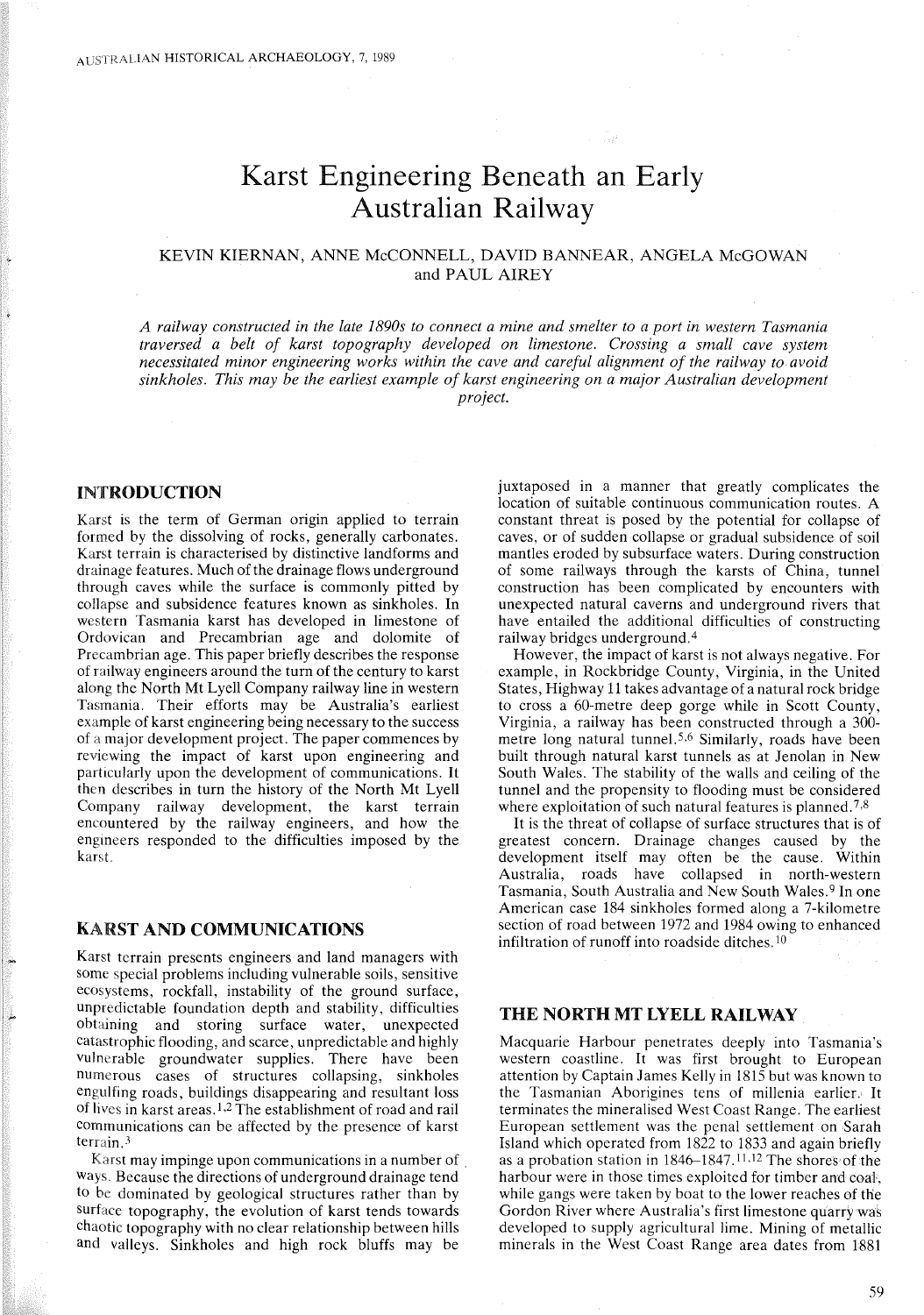

*Fig. 1: Location of the Kelly Basin railway* 

when gold was discovered in the King River Valley 30 kilometres north of Macquarie Harbour. Small goldrushes were followed in 1883 by the discovery in the Linda Valley of an ore body named the Iron Blow. This property was ultimately acquired by the Mt Lyell Gold Mining Company and gold mining was overtaken by exploitation of the site for copper. In 1893 the company was superseded by the Mt Lyell Mining and Railway Company Limited and a railway was constructed (1894-1899) down the King and Queen river valleys to Macquarie Harbour. A second mine was established by the rival North Lyell Copper Company following the discovery of a smaller but richer ore body a little over a kilometre from the Iron Blow in 1897. A 45 kilometre long railway was constructed (1898-90) down the eastern side of the West Coast Range, following an easier route than that through the King Gorge, to link the mining site with Kelly Basin at the eastern end of Macquarie Harbour. The North Mt Lyell smelters were established at Crotty 19.3 kilometres from the Linda Valley (Fig. 1).13

The preliminary survey for the railway in early 1897 revealed 'no engineering difficulties to be surmounted'14, and construction work started in December that year. The railway was built by Baxter and Saddler at a cost of £316,638. Hundreds of men were employed and in the summer of 1899 the line between Kelly Basin and Nineteen Mile Gap was cleared of timber.<sup>15</sup> It was opened for goods traffic in September 1900. A settlement known as Pillinger was established at Kelly Basin with wharves, quarries, a machine shop, sawmills and a brickworks. A specially designed steamship was obtained from England. Six hundred people were in residence at the time of the 1901 census. However, smelting difficulties put paid to the venture and in 1903 the two rival companies amalgamated

resulting in the rationalisation of infrastructure and the ultimate abandonment of the old North Mt Lyell Company's facilities. The railway continued in use for some time to supply timber.16 Pillinger has now been engulfed by forest. The extant remains have been inventoried as part of a regional archaeological survey for cultural resource management purposes. They comprise the remains of a house, hotel and other building sites indicated by collapsed brick chimneys, dumps disturbed by bottle hunters or the presence of exotic plants, collapsed wharves, abandoned railway equipment and the ruins of three double scotch brick kilns. Although the railway from East Pillinger to Crotty has been removed, some associated structures remain and much of the railbed is extant. 17

## KARST ADJACENT TO THE BIRD RIVER

Ordovician limestone crops out in only a few localities in the valleys east of the West Coast Range, but underlies surficial deposits of Quaternary age that cover many of the valley floors. There is evidence of surface karst in only a few areas 18,19 but buried karst and karstic aquifers are developed more widely beneath the subdued terrain, as in the area of the Andrew Divide hydro-electric damsite. Limestone is exposed in several cuttings along the route of the Kelly Basin railway, and some 500 metres north of the Nora River Bridge a very small area of pronounced surface karst is evident in the lower reaches of a valley that drains into the Bird River. A blind valley terminates a few hundred metres west of the railway formation. One principal stream and two smaller tributaries vanish underground. A few small sinkholes up to 20 metres in diameter and 8 metres deep have developed between the streamsinks and the resurgence of the waters from the foot of an 8-metre high escarpment at the foot of a karst limestone bench close to the Bird River.

The underground streams drain through a small cave system (Fig. 2). Towards the upstream end of this cave



*Fig.* 2: *Cave system heneath the Kelly Basin railway*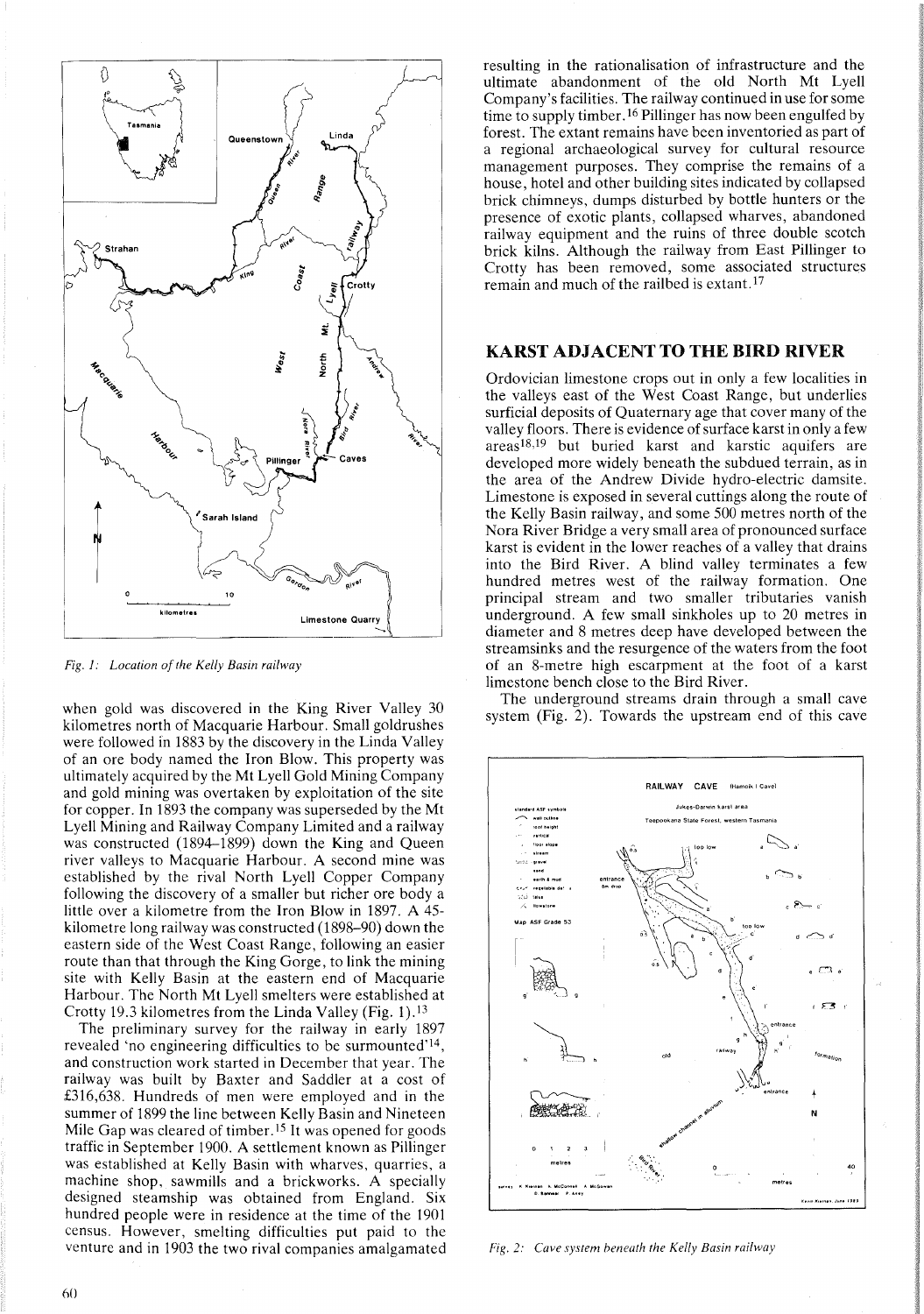system arc chambers up to five metres high. The development of a high chamber, coupled with the shallow depth of the cave, has facilitated the formation by collapse of a steep-sided rift that is open to the surface. The cave is developed on three levels, the floors of the uppermost and intermediate levels being respectively about 4 metres and 1.5 to 2 metres above present stream level. The uppermost passages are blocked at their downstream end by carbonate speleothems, while floor deposits of carbonate also block the intermediate level. The active stream level diverges from the orientation of the earlier passages. While vadose and collapse speleogens are prominent in the upstream part of the cave the downstream section is characterised more by epiphreatie forms and the roof height seldom exceeds two metres. A small collapse entrance exists near the downstream end and beyond that lies a former outflow entrance which has the form of a narrow rift. Close to the downstream end of the cave lies a cascade 1 to 1.5 metres high where the stream drops into a tiny passage only about 30 metres wide by means of which it leaves the cave. A larger but unnegotiable cave entrance four to six metres further upslope may be a former outflow related to the upper level passages at the upstream end of the cave.

Caves in this locality were apparently first discovered by F. Egan in 1899 with a total of five caves recorded at the time. They became a recreational destination for local residents who, according to the local newspaper, highly praised their natural beauty.2o

As only two principal caves have been recorded during more recent times it is possible that others remain to be relocated or that the reference should be to five entrances rather than five caves, as five entrances were located by the authors. Later the caves were recorded by Tasmanian government geologist Loftus Hills, who remarked that 'at the *4V2* mile [peg from Kelly Basin] there is a development of caves in the limestone and these are regarded by the people in the district as being of great beauty'.2l With the impending demise of Pillinger some effort was made by local people to stimulate tourism in the district through the use of the caves. Despite the attractiveness of some areas of the main cave and also one of the inflow caves, it is doubtful whether these caves were suited to tourist development.

The authors visited these caves as part of the survey of the North Mt Lyell Company railway line and exploration of the limestone outcrop for Aboriginal sites in May 1989.

# KARST **ENGINEERING BENEATH THE KELLY BASIN RAILWAY**

It appears likely that the existence of the caves was discovered during the construction phase in 1899 rather than during the preliminary survey in 1897.

Although small in area this karst terrain held a number of immediate and potential implications for the railway engineers. The first implication was for the alignment of the railway. The presence of the small escarpment above the stream resurgence, and collapses up to 8 metres deep a short distance up the valley, constrained the options for location of the railbed. The railway engineers did not fall prey to the frequent and often expensive error of simply filling sinkholes so that the railway could maintain a predetermined alignment. Had the latter been done, the likelihood existed that the railbed may have been eroded by subsurface waters. It would not have been possible to extcnd the railway up the valley from the main sinkholes without necessitating a tighter radius to the curve. The chosen route follows the edge of the limestone bench between the resurgence and the collapse entrance to the cave 15 metres further upstream.



*Fig.* 3: *Wall constructed beneath the railbed parallel* /() *rhe cave sysrem (Photo: A. McConnell)*

Secondly, the question still remained as to the stability of the terrain between the sinkholes. The largest cave passages occur at the upstream end of the cave system. while the divergence between the old upper level and more recent stream level passages towards the downstream end of the cave implied that the size of the known subsurface voids to be spanned by the railway was smallest at the downstream end of the cave. Moreover, the advantage of crossing at the downstream end was increased by the fact that the two tributary streams had merged by this point such that they were centralised into a single natural culvert.

Thirdly, the potential existed for stability difficulties with the railbed at the chosen site. It is no longer possible to determine whether a further entrance open to the surface or an aven (vertical shaft) that appeared to offer potential for collapse existed beneath the chosen route. For whichever reason, construction activities took place within the cave system beneath the railbed. These works involved the construction of two dry stone walls to hold back fill placed in an upward sloping passage on the northern side of the cave stream. These walls were probably constructed in 1899, but could have been installed later in response to stability problems with the railbed.

One wall about 2.9 metres long and up to about 1.4 metres high was constructed parallel to the stream primarily from blocks about 100 to 400 mm long. Most of the wall consists ofsmall limestone slabs but one large block about 530 mm long is also included (Fig. 3). Some flowstone has formed on a few of the blocks. The debris impounded behind the wall, the uppermost part of which may be sand, has also been covered by a film of carbonate in the 90 years since construction. At the upstream end of this wall and at right angles to it is a somewhat more roughly constructed wall about one metre high, built from irregularly shaped blocks (Fig. 4). Blocks visible behind interstices in this wall also appear to be stacked in a systematic manner suggesting that the debris wall is at least two layers thick, raising the possibility of systematic block stacking to the centre of the construction. In contrast to the other wall which stands virtually vertical, the upstream wall slopes at about 80-85 degrees.

The underground structure was located in a position that would allow a sufficient outlet for the cave stream to remain available. The parallel wall was founded on the bedrock floor of the cave thereby reducing the risk of basal sapping by the eroding waters of the stream running past its foot. There is no evidence of flood damage to the construction since it was put in place.